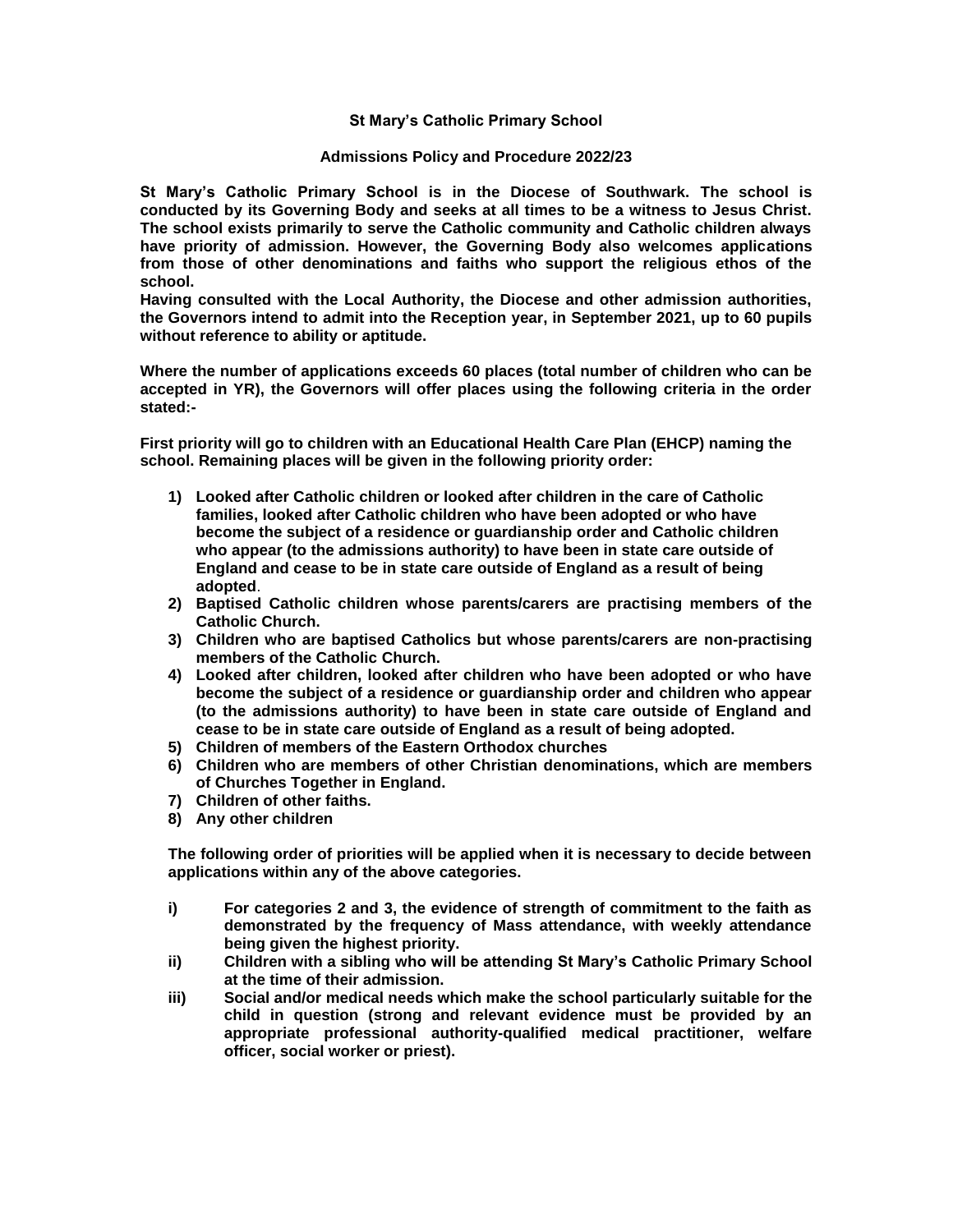**iv) Distance from home to school (the distance measured in a straight line from the centre of the home address to the centre of the school). Where the last remaining place is to be allocated and two or more children are deemed to live the same distance away from the school, the place will be decided by the drawing of lots.**

**`Practising member of the Catholic Church' is defined by frequency of Mass attendance as shown on the Supplementary Information Form, signed by the priest. Thus, applications will be ranked weekly, fortnightly, monthly and occasionally (with weekly attendance being given the highest priority and occasionally the lowest).**

**Sibling is a natural brother or sister, including half siblings, step siblings, fostered and adopted and not other relatives such as cousins. This does not include siblings attending the school's nursery provision.**

**Looked after children are those in the care of a public authority and are in public care. Applications made under this criterion must be accompanied by details of circumstance and professionally supported evidence (eg from an appropriate social worker).**

**`Home' is where the child resides as their only or principal residence. If the child resides equally between both parents, the principal home address will be considered as being the address at which the child is registered whilst attending early years provision, with a GP and, if applicable, the address of the parent who is in receipt of Child Benefit or child Tax Credits for the child. For children who reside with a relative or carer other than a parent, a court order will be required.**

# **Admissions Procedure**

**In addition to the Common Application Form (CAF) supplied by the home Local Authority, the Supplementary Information Form (available from the school and from the Local Authority), should be completed and returned to the school not later than the closing date published by the Local Authority. This should be done even if the CAF is completed online. If the Supplementary Form is not completed, the Governing Body may not be able to apply their admission criteria correctly and the application may have to be ranked in a lower category.**

**The national closing date for applications is 15th January 2022 and offers of places will be sent to parents by the Local Authority on 18 th April 2022.**

# **Appeals:**

**Parents whose applications for places are unsuccessful may appeal to an Independent Appeal Panel set up in accordance with section 85 (3) of the School Standards and Framework Act 1998. Appeals must be made in writing and must set out the reasons on which the appeal is made. Appeals should be made to the Admissions Appeal Clerk at the school address. Parents/Carers have the right to make oral representations to the Appeal Panel.**

**Infant classes are restricted by the legislation to 30 children. Parents should be aware that an appeal against refusal of a place in an Infant class may only succeed if it can be demonstrated that:-**

**a) the admission of additional children would not breach the Infant class size limit; or**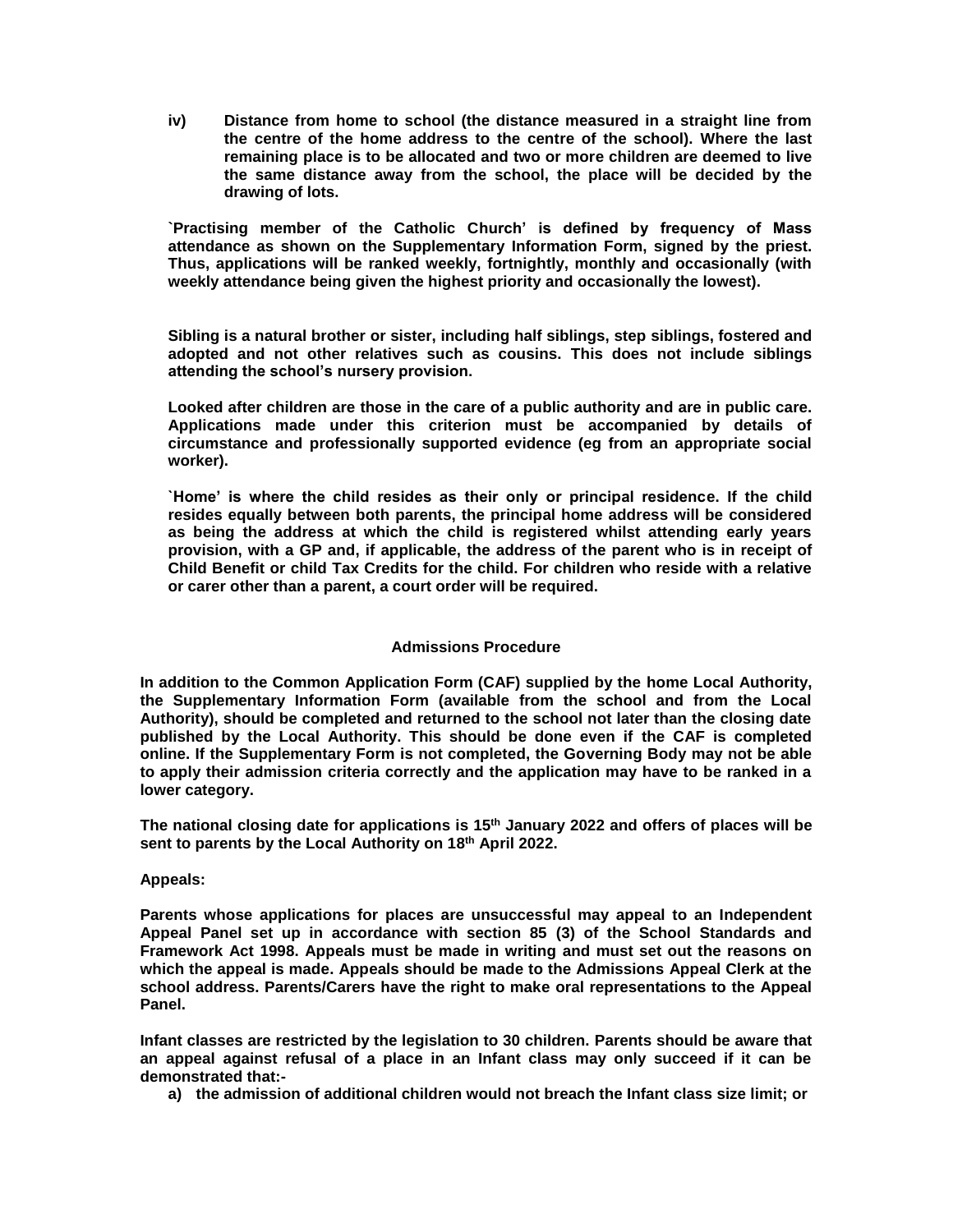- **b) the admission arrangements did not comply with admissions law or had not been correctly and impartially applied and the child would have been offered a place if the arrangements had complied or had been correctly and impartially applied; or**
- **c) the panel decides that the decision to refuse admission was not one which a reasonable admission authority would have made in the circumstances of the case.**

# **Fair Access Protocol:**

**The school participates in the Local Authority's Fair Access Protocol to allocate places to vulnerable and other children in accordance with the School Admission Code. Admitting pupils under the protocol may require the school to admit above the planned admission number for the relevant year group.**

#### **Pupils with an Educational, Health Care Plan (EHCP):**

**The admission of pupils with an EHC Plan is dealt with by a completely separate procedure. The procedure is integral to the making and maintaining of statements and EHC plans by the pupil's home local authority. Details of this separate procedure are set out in the SEND code of practice. Pupils with an EHC plan naming the school will be admitted without reference to the above criteria.**

**Twins/Multiple births:**

**The school can offer over number if the next child is a twin/multiple birth. If the child ranked 61st for example, is a twin or one of a multiple birth the school can offer over the permitted Infant class size number.**

#### **Waiting Lists:**

**Parents of children who have not been offered a place at the school may ask for their child's name to be placed on a waiting list. The waiting list will be operated using the same admissions criteria listed above. Placing a child's name on the waiting list does not guarantee that a place will become available. This does not prevent parents from exercising their right to appeal against the decision not to offer a place. It is possible that when a child is directed under the Local Authority's Fair Access protocol they will take precedence over those children already on the list. The Waiting List remains open for 7 years.**

**Admission of children below compulsory school age:**

**The Governors will provide for the admission of all children in the September following their fourth birthday. Parents can request that the date their child is admitted to the school is deferred until later in the school year or until the child reaches compulsory school age in that school year; parents may also request that their child attends part time until the child reaches compulsory school age.**